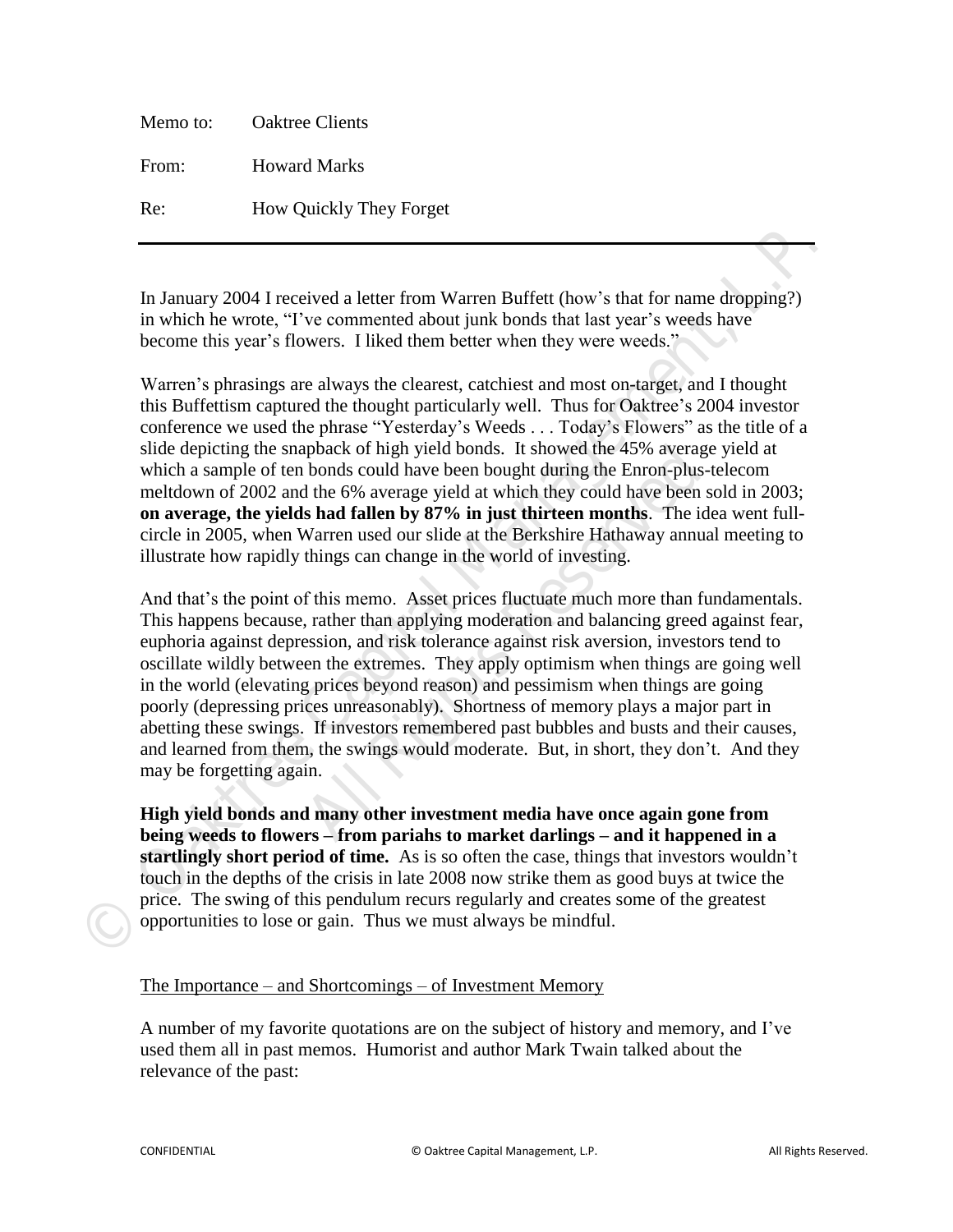History doesn't repeat itself, but it does rhyme.

The philosopher Santayana stressed the penalty for failing to attach sufficient importance to history:

Those who cannot remember the past are condemned to repeat it.

And economist John Kenneth Galbraith described the shabby way investors treat history and those who consider it important:

Contributing to . . . euphoria are two further factors little noted in our time or in past times. The first is the extreme brevity of the financial memory. In consequence, financial disaster is quickly forgotten. In further consequence, when the same or closely similar circumstances occur again, sometimes in only a few years, they are hailed by a new, often youthful, and always supremely self-confident generation as a brilliantly innovative discovery in the financial and larger economic world. There can be few fields of human endeavor in which history counts for so little as in the world of finance. Past experience, to the extent that it is part of memory at all, is dismissed as the primitive refuge of those who do not have the insight to appreciate the incredible wonders of the present. From the particular of the particular of the time and the transitional Management of the state of the state of the state of the state of the state of the form and those who consider it important:<br>
Contributing to ... eupho interial and larger economic world. There can be financial and larger economic world. There can be needeavor in which history counts for so little as in ce. Past experience, to the extent that it is part of me d as the pri

String together these three pearls of wisdom and you get a pretty accurate picture of investment reality. **Past patterns tend to recur. If you ignore that fact, you're likely to fall prey to those patterns rather than benefit from them. But when markets get cooking, the lessons of the past are readily dismissed.** These are nothing short of eternal verities, and their collective message is indispensible.

# Why Does Investment Memory Fail?

Think back to the emotions you felt so strongly during the recent financial crisis, and the terrifying events that brought them on. You swore at the time that you'd never forget, and yet their memory has receded and nowadays has relatively little influence on your decisions. Why does the collective memory of investment experiences – and especially the unpleasant ones – fade so thoroughly? There are a number of reasons.

 **First, there's investor demographics.** When the stock market declined for three straight years in 2000-02, for example, it had been almost seventy years since that had last happened in the Great Depression. Clearly, very few investors who were old enough to experience the first such episode were around for the second.

For another example, I believe a prime contributor to the powerful equity bull market of the 1990s and its culmination in the tech bubble of 1999 was the fact that in the quarter century from 1975 through 1999, the S&P 500 saw only three minor annual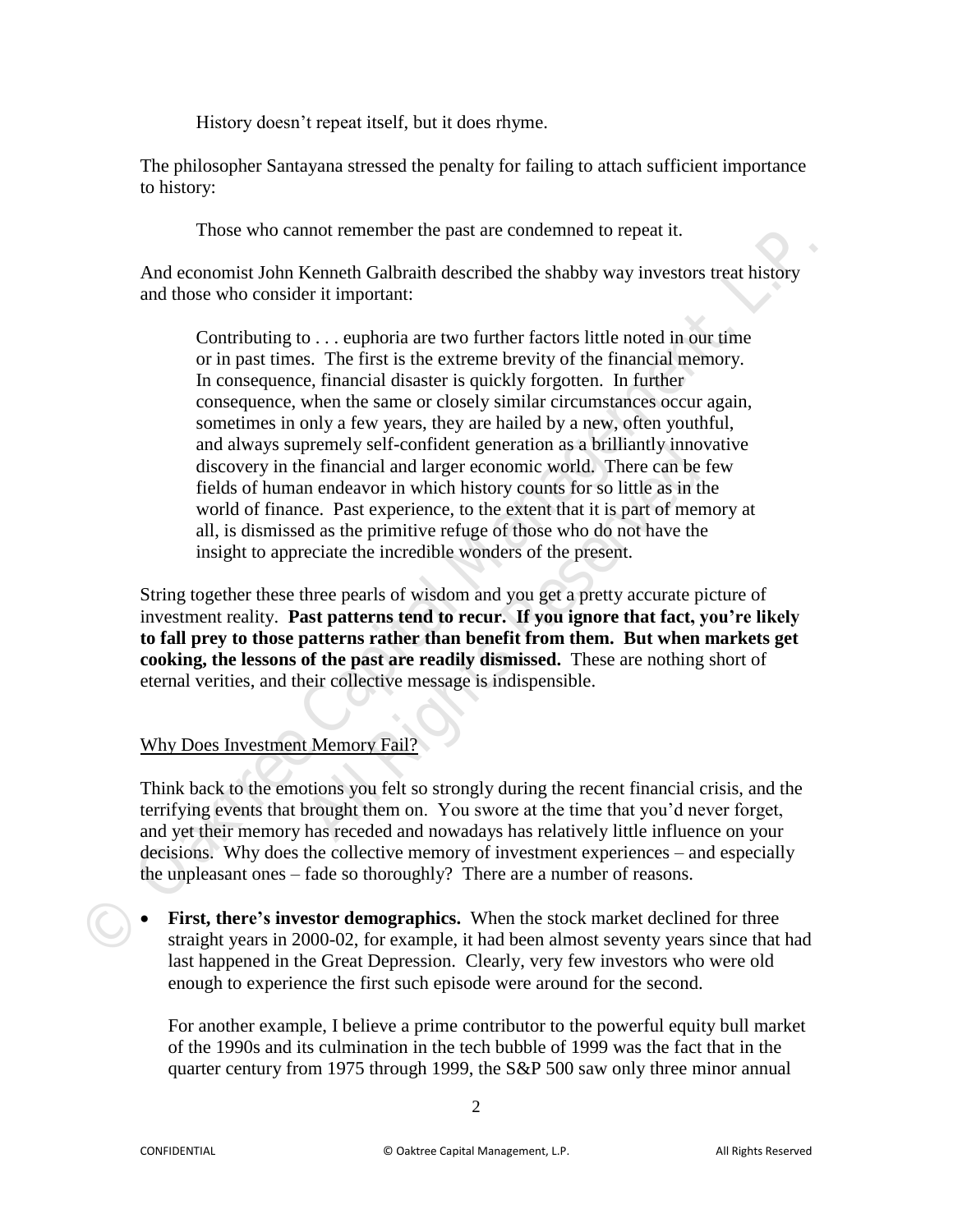declines: 6.4% in 1977, 4.2% in 1981, and 2.8% in 1990. In order to have experienced a bear market, an investor had to have been in the industry by 1974, when the index lost 24.3%, but the vast majority of 1999's investment professionals doubtless had less than the requisite 26 years of experience and thus had never seen stocks suffer a decline of real consequence.

- **Second, the human mind seems to be very good at suppressing unpleasant memories.** This is unfortunate, because unpleasant experiences are the source of the most important lessons. When I was in army basic training, I was sure the memories would remain vivid and provide material for a great book. Two months later they had disappeared. After the fact, we may remember intellectually but not emotionally: that is, the facts but not their impact. ■ **Second, the human mind seems to be very good at suppressing unpleasant<br>
memories. This is unfortunate, because unpleasant experiences are the source of the<br>
most important lessons. When I was in array basic training, I** 
	- **Finally, the important lessons of the past have to fight an uphill battle against human nature, and especially greed.** Memories of crises tell us to apply prudence, patience, moderation and conservatism. But these things seem decidedly outdated when the market's in a bull phase and risk bearing is paying off, and if practiced they appear to yield nothing but opportunity costs.

Charlie Munger contributed a great quote to my recent book, from Demosthenes: "Nothing is easier than self-deceit. For what each man wishes, that he also believes to be true." **In other words, there's a powerful tendency to believe that which could make one rich if it were true**. For and conservatism. But these timgs seem decided<br>in a bull phase and risk bearing is paying off, and if<br>thing but opportunity costs.<br>ontributed a great quote to my recent book, from Den<br>than self-deceit. For what each ma

I've tried to spend the last 42 years with my eyes open and my memory engaged. As a result, a lot of what I write is based on recognition of past patterns. It's time to put my recollections to work, because I'm definitely seeing a trend in the direction of Galbraith's "same or closely similar circumstances."

# The Not-So-Distant Past

It seems it was impossible – unless you were John Paulson – to escape entirely unscathed from the financial crisis of 2007-08. Most investors could only hope to have turned cautious in the run-up to the crisis, sold assets, increased the defensiveness of their remaining holdings, reduced or eschewed leverage, and secured capital with which to buy at the bottom in order to benefit from the subsequent recovery.

What might have prompted investors to do these things in advance of the mid-2007 onset of the crisis? Almost no one fully foresaw the impending subprime meltdown, and few macro-forecasts and market analyses were sufficiently pessimistic. Rather, I think investors would have been most likely to take the appropriate actions if they were aware of the pro-risk behavior taking place around them.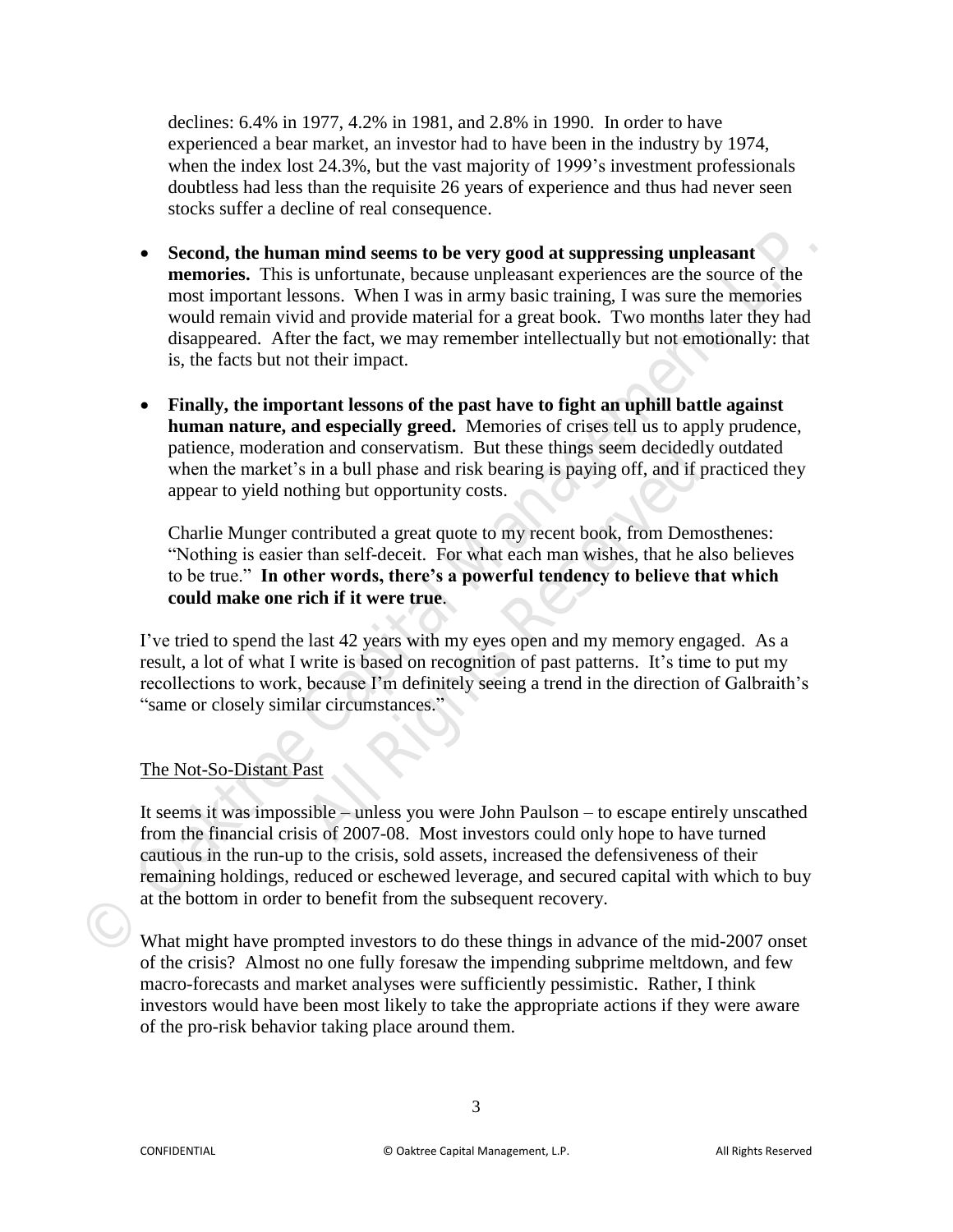**One of the most important things we can do is take note of other investors' attitudes and behavior regarding risk**. Fear, worry, skepticism and risk aversion are the things that keep the market at equilibrium and prospective returns fair. When investors fear loss appropriately, too-risky deals can't get done, and risky investments are required to offer high prospective returns and generous risk premiums. (And when fear reaches extreme levels during crises, the capital markets turn too stingy, asset prices sink too low, and potential returns become excessive.)

But when investors don't fear sufficiently – when they're risk tolerant rather than risk averse – they let down their guard, surrender their discipline, accept rosy projections, enter into unwise deals, and settle for too little in the way of prospective returns and risk premiums.

**The years immediately preceding the onset of the crisis in mid-2007 constituted nothing short of a "silly season."** It seemed the financial world had gone crazy, with deals getting done that were beyond reason. Investors acted as if risk had been banished. They believed that the markets had been rendered safe by the combination of (a) an omniscient, omnipotent Fed providing a "Greenspan put," (b) the wonders of securitization, tranching and selling onward and (c) the "wall of liquidity" coming toward our markets, composed of excess reserves being recycled by China and the oil-producing nations. They accepted the alchemy under which financial engineering could turn subprime mortgages into triple-A debt. And they viewed leverage as sure to have a salutary effect on returns. **Constrained Street Street Street Street Street Street Street Street Street Street Street Street Han in the Street Street Han in the Street Street Han in the Street Han in the street Han in the parts of the capital manufal EXECT:** The markets had been rendered safe by the combination<br>thereof providing a "Greenspan put," (b) the wonders<br>mg and selling onward and (c) the "wall of liquidity"<br>d of excess reserves being recycled by China and the

**There's nothing more risky than a widespread belief that there's no risk . . . but that's what characterized the investment world.** It was possible to conclude in 2005- 07 that investors were applying insufficient risk aversion and thus engaging in risky behavior, elevating asset prices, reducing prospective returns, and raising risk levels. What were the signs?

- The issuance of non-investment grade debt was at record levels.
- An unusually high percentage of the issuance was rated triple-C, something that's not possible when attitudes toward risk are sober.
- "Dividend recaps" went unquestioned, with buyout companies borrowing money with which to pay dividends, vastly increasing their leverage and reducing their ability to get through tough times.
- Credit instruments were increasingly marked by few or no covenants to protect lenders from managements' machinations, and by interest payments that could be made with debt rather than cash at the companies' discretion.
- Collateralized loan and debt obligations were accepted as being respectable instruments – with the risk made to vanish – despite the questionable underlying assets.
- Buyouts of larger and larger companies were done at increasing valuation multiples, with rising debt ratios and shrinking equity contributions, and despite the fact that the target companies were increasingly cyclical.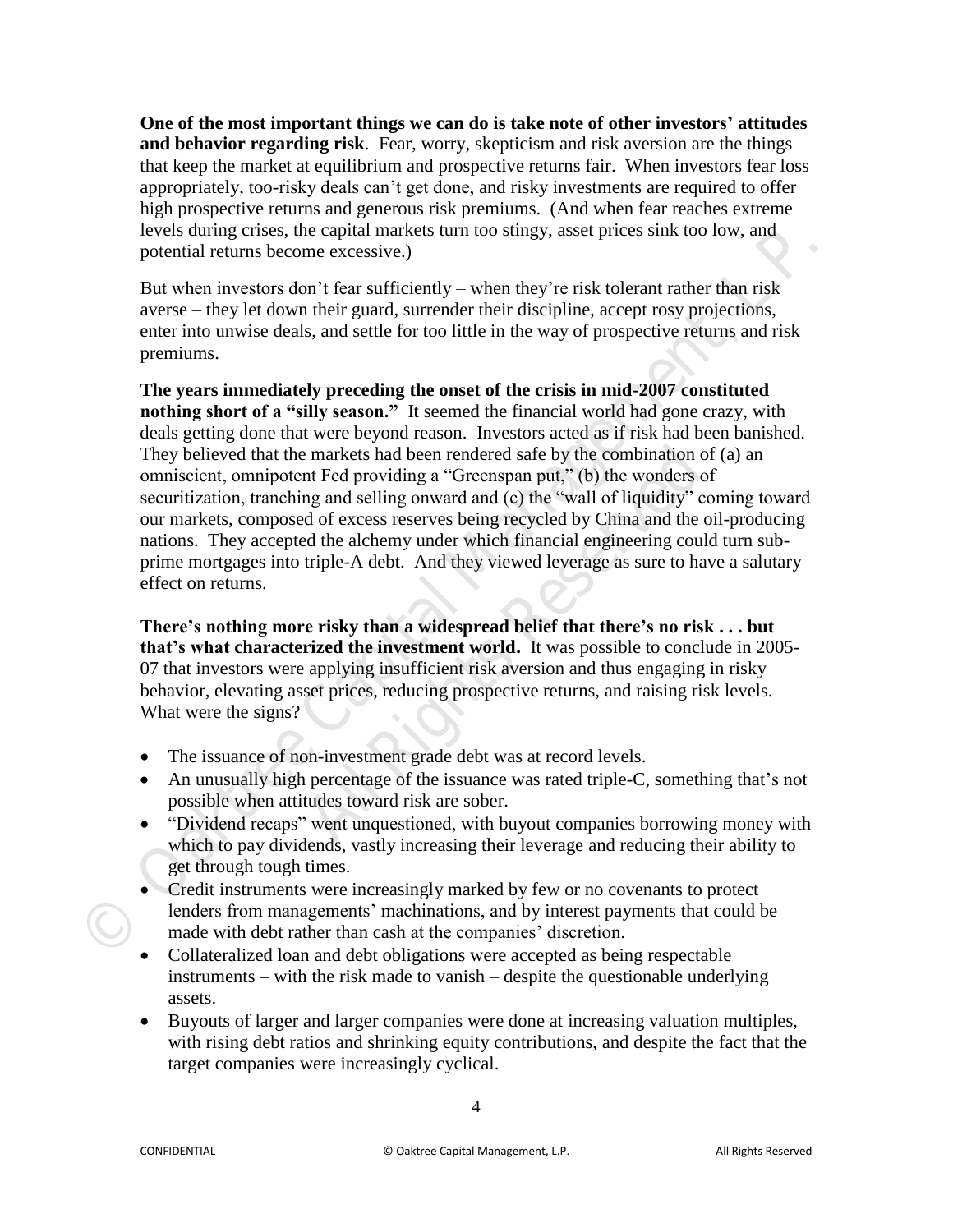- Despite all of these indications of falling credit standards and rising riskiness, the yield spread between high yield bonds and Treasury notes shrank to record lows.
- The generous capital market conditions and low cost of capital for borrowers caused buyout fund managers to describe the period as "the golden age of private equity." Conversely, then, for lenders it was the pits.

**In 2005-07, investors suspended skepticism and disbelief, ignored the risk of loss, and obsessed instead about avoiding the risk of missing opportunities**. This caused them to buy securities at low implied returns; employ vast amounts of low-cost debt to lever up those returns; loosen the terms on debt they would provide; and participate in black-box vehicles on the basis of investment banks' recommendations, the nontransparent machinations of financial engineers, and the imprimatur of far-fromperfect rating agencies.

**In short, investors were oblivious to risk and thus failed to demand adequate risk premiums.** The environment could only be described as euphoric.Here's how I put it in "It Is What It Is" (March 2006):

The skinniness of today's risk premiums can be observed most clearly in the high yield bond market, where prospective returns can be calculated with precision and yield spreads are in the vicinity of historic lows, and in certain real estate markets, where actual cash returns are similarly low. But the difficulty of quantifying prospective returns in public and private equity doesn't mean the offerings there are any less paltry. And, as Alan Greenspan said, **". . . history has not dealt kindly with the aftermath of protracted periods of low risk premiums."** Environment coata omy be deserbed as eleptoric. The Mat It Is" (March 2006):<br>
So f today's risk premiums can be observed most clear<br>
bond market, where prospective returns can be calcu<br>
and yield spreads are in the vicinit

# Market Conditions Today

In May 2005, I wrote a memo entitled "There They Go Again," complaining that investors were taking excessive comfort from mindless platitude of the type that accompany and abet the creation of every bubble. These are accepted as a substitute for putting rational intrinsic valuations on the assets that are the subject of the bubble, and despite repeated evidence that trees can't grow to the sky. I touched on the mania for real estate, as well as the growing popularity of hedge funds and private equity. I went on to assert that this behavior – and the supportive underlying capital market trends – had turned the markets into a "low-return world." **In 2005-07, investors suspended skepticism and dishelief, ignored the risk of loss, and obsesed instead about avoiding the risk of missing opportunities. This caused then to buy securities at low implied returns; employ** 

**I recite all of this because I have no doubt that investors are making substantial movement back in the same direction.** To illustrate, here's an account of capital market conditions in 2011 (*Bridgewater Daily Observations*, February 15):

Consistent with the pickup in credit creation that we have seen elsewhere, LBO activity and the credit pipes that are supporting it have recently improved. Since the first quarter of 2010 we have seen a steady rise in LBO activity, starting from a very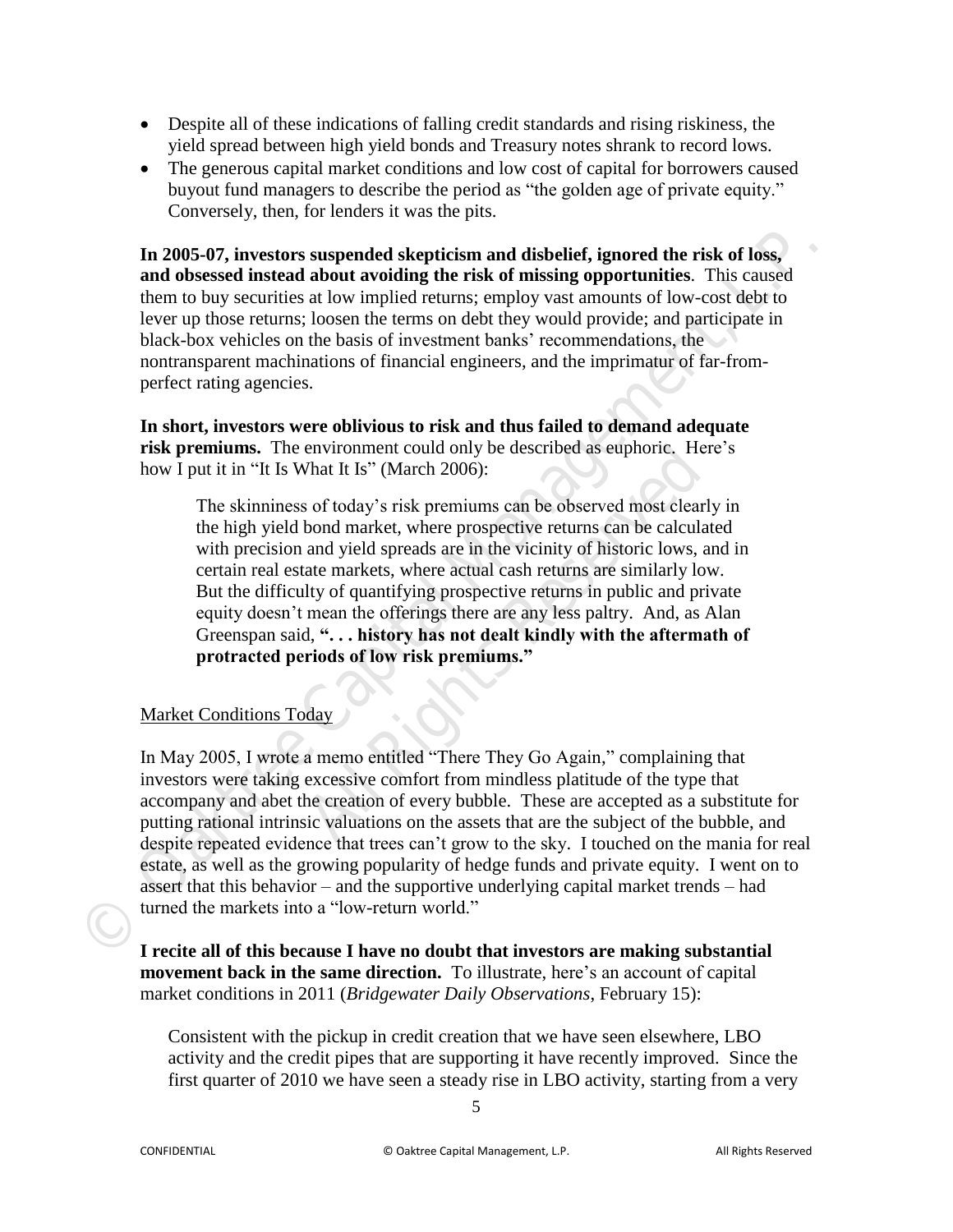low base. The rate of activity is now roughly similar to the average level of activity since 1985, excluding the boom and bust period of 2006 to 2009. . . . today's deals are similar in size but the number of deals has risen by more than the dollar value of deals. We also see that the leverage in the deals is increasing. For example, so far this year the average deal was financed with 30% equity, down from last year's 38%, though still up from the most leveraged period of 2005 to 2009 when deals were financed with an average of 25% equity. The leveraged loan market has also picked up and an increasing percentage of leveraged loans are going toward LBOs. A few new CLOs and mutual funds have been created that are concentrated on the leveraged loan market, indicative of renewed demand. Investor demand has pushed prices back up to par and allowed a decline in the average credit quality of the loans, with increasing indications of "covenant light" loans getting done. From the streament weak the strength particular than the streament weak the strength can market has also priced up and interesting percentage of Leveraged lonar market has also priced up and an increasing percentage of Lev

In other words, in most regards the capital markets – and investors' tolerance of risk – are retracing their steps back in the direction of the bubble-ish pre-crisis years. Low yields, declining yield spreads, rising leverage ratios, payment-in-kind bonds, covenant-lite debt, increasing levels of LBO activity and the beginnings of the return of levered, structured vehicles . . . all of these are available for the eye to see. **BO** activity and the beginnings of the return of leverate are available for the eye to see.<br>
t me recap a note I received from one of our veteran I<br>
eal that recently had come to market:<br>
the company can elect to pay inte

For a case in point, let me recap a note I received from one of our veteran high yield bond analysts regarding a deal that recently had come to market:

- PIK/toggle bonds: the company can elect to pay interest in debt rather than cash
- Holdco obligation: debt of a holding company, removed from the moneymaking assets
- Use of proceeds: to pay a dividend to the equity sponsor, returning half of the equity it put into the company just a few months earlier
- The sponsor's purchase price for the company in 2010 was 1.45 times what the seller had bought it for in 2008
- The company operates in a commodity industry where annual sales are shrinking and costs are variable and unpredictable
- Negative earnings comparisons are expected, since the environment makes it hard to pass on rising raw material costs
- EBITDA coverage of interest expense plus capital expenditures is modestly above 1x
- The company is incorporated in Luxembourg, an uncertain bankruptcy environment
- The assessment of Oaktree's Sheldon Stone: "I know they don't ring a bell at the top, but they should on this deal!"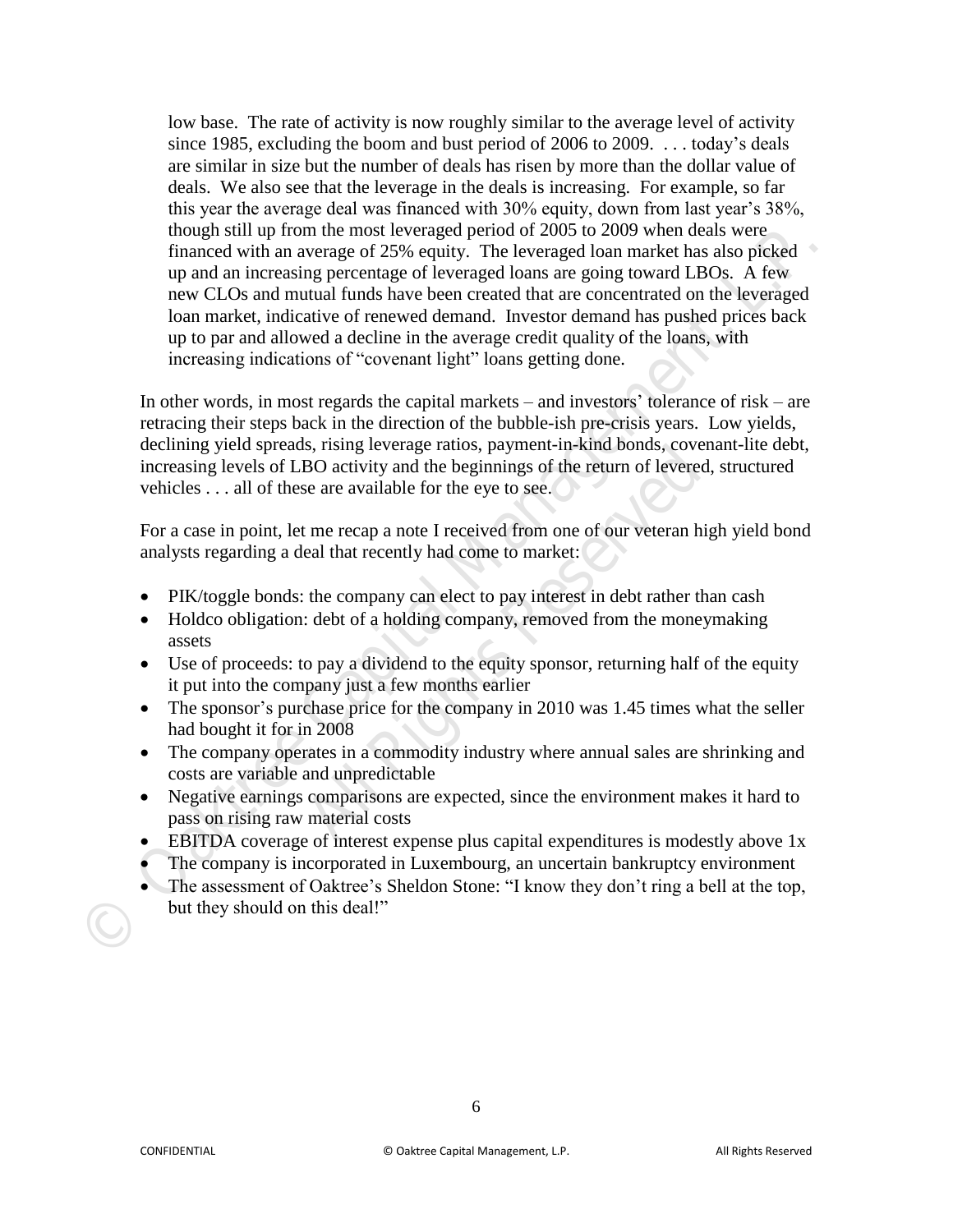It's easy to gauge bond investors' attitudes. Here are the yield to maturity and yield spread versus Treasurys on the average high yield bond at a few points in the recent past and today:

|                                  | Yield to<br>Maturity | Spread vs.<br>Treasurys |
|----------------------------------|----------------------|-------------------------|
| "Normal" – December 31, 2003     | 8.2%                 | 443 b.p.                |
| Bubble peak $-$ June 30, 2007    | 7.6                  | 242                     |
| Panic trough – December 31, 2008 | 19.6                 | 1,773                   |
| Recovered – March 31, 2010       | 9.0                  | 666                     |
| Shrinking again – April 30, 2011 | 7.5                  | 492                     |

The yield spread on the average high yield bond is still on the generous side relative to the 30-year norm of 350-550 basis points, a range of spreads that has given rise to excellent relative returns over that period. On the other hand, (a) spreads have fallen back to the normal range from the crisis-induced stratosphere and (b) the lowness of today's interest rates means that reasonable spreads translate into promised returns that are low in the absolute. The story's the same for many asset classes.

I don't mean to pick on high yield bonds. I use them here as my prime example only because of my familiarity with them and because their fixed-income status facilitates quantification of attitudes toward risk. In fact, high yield bonds still deliver above average risk compensation, and they remain the highest returning contractual instruments and excellent diversifiers versus high grade bonds.

If you refer back to a memo called "Risk and Return Today" (November 2004), you'll see that today's expected returns and risk premiums – especially on the left-hand side of the risk/return spectrum – are eerily similar to those prevailing in late 2004: money market at 1%; 5-year Treasurys at 3%; high grade bonds at 5%; high yield bonds at 7%; stocks expected to return 6-7%. I said at the time that low base interest rates and moderate demanded risk premiums had combined to render the risk/return curve "low and flat." In other words, absolute prospective returns were at modest levels, as were the return increments that could be expected for taking on incremental risk. I described that environment as "a low-return world." I think we're largely back there. **Franching**<br> **Franching**<br> **Franching**<br> **Example 19**<br> **Partic trough 1-December 31, 2003 82%**<br> **Partic trough 1-December 31, 2003** 7.6 4242<br> **Partic trough 1-December 31, 2010** 9.00 666<br> **Shrinking again - April 30, 2011** 7 right promine consists and the time that is a series of the expected by the sequence. The story's the same for many asset classes.<br>
All Rights Reservedom high yield bonds. I use them here as my prime exactive is. The story

(Please note that late 2004 was nowhere near the cyclical peak. Security prices continued to rise and prospective returns to fall for two and a half years thereafter. In particular, in the 30 months following the publication of that memo, high yield bonds went on to return a total of 19.7%. So similarities to 2004 don't constitute a sign of impending doom, but perhaps a foreshadowing of a potential move into bubble territory.)

**I want to state very clearly that I do not believe security prices have returned to the 2006-07 peaks.** It doesn't feel like the silly season is back in full. Investors aren't euphoric. Rather they seem like what my late father-in-law used to call "handcuff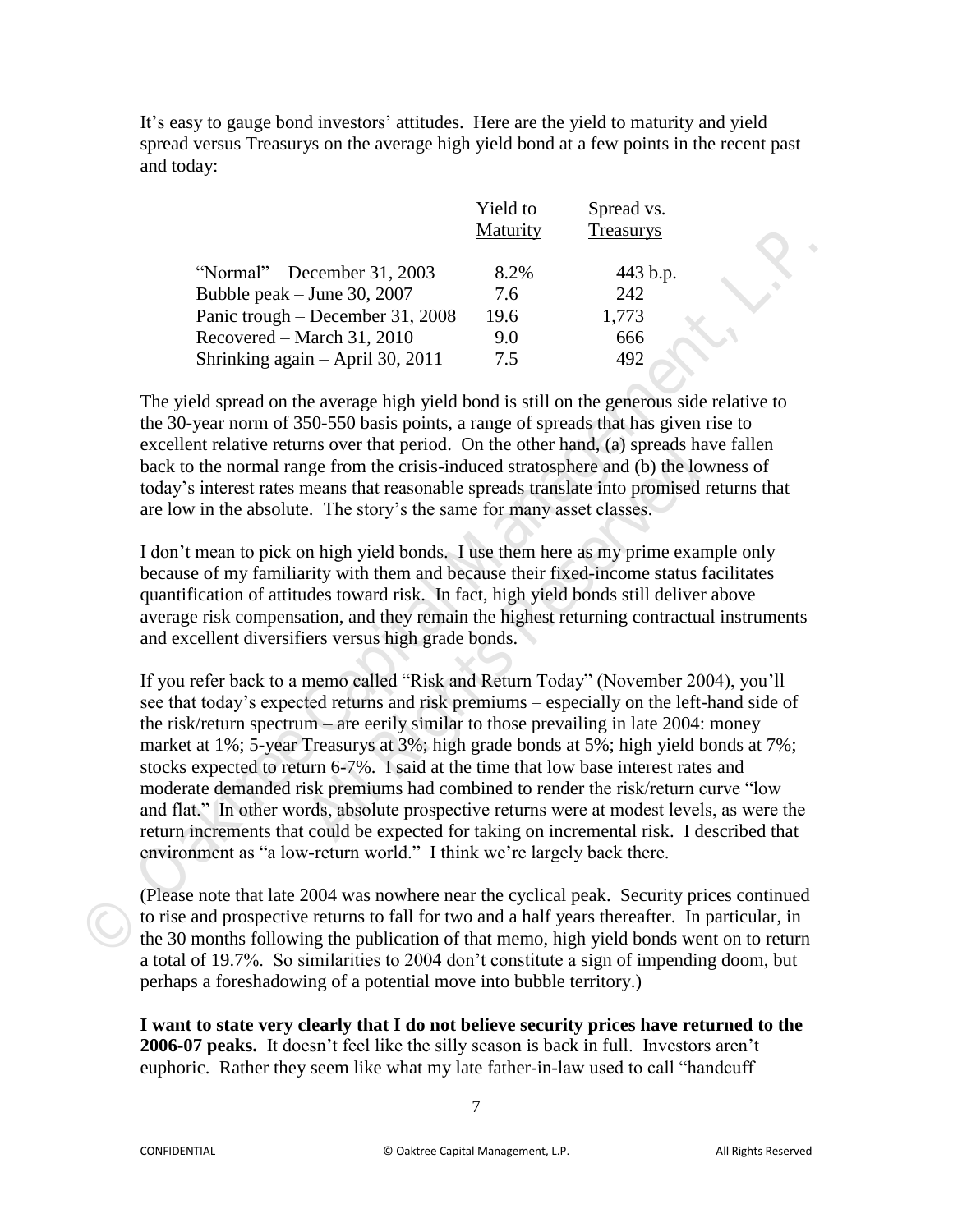volunteers" – people who do things because they have no choice. They're also not oblivious to the risks that exist. I imagine the typical investor as saying, "I'm not happy, but I have to buy it." Finally, the leverage used at the peak of risk-prone pursuit of return in 2005-07 isn't nearly as prevalent today, perhaps because investors are chastened, but more likely because it's not available in the same amounts.

There may be corners of the market where elevated popularity and enthusiastic buying have caused prices to move beyond reason: high-tech stocks, social networks, emerging markets from time to time, perhaps gold and other commodities (what's the reasonable price for a non-cash-flow-producing asset?) But for the most part, I think investors are taking the least risk they can while assembling portfolios that they think can achieve their needed returns or actuarial assumptions.

## **In general, I would describe most security prices as falling somewhere between fair and full. Not necessarily bubbly, but also not cheap.**

Especially since the publication of my book, people have been asking me for the secret to risk control. "Okay, I'll read the 180 pages. But what's really the most important thing?" **If I had to identify a single key to consistently successful investing, I'd say**  it's "cheapness." Buying at low prices relative to intrinsic value (rigorously and conservatively derived) holds the key to earning dependably high returns, limiting risk and minimizing losses. It's not the only thing that matters – obviously – but it's something for which there is no substitute. Without doing the above, "investing" moves closer to "speculating," a much less dependable activity. When investors are serene or even euphoric, rather than discomforted, prices rise and we become less likely to find the bargains we want. There may be corners of the market where elevated popularity and enthusiastic buying<br>have coused prices to move beyond reason. high-tech stocks, social networks, emerging<br>markets from time to time, perhaps gold and other c ublication of my book, people have been asking me f'll read the 180 pages. But what's really the most in lentify a single key to consistently successful invess ying at low prices relative to intrinsic value (rigorous d) ho

**So if you could ask just one question regarding an individual security, asset class or market, it should be "is it cheap?" Oaktree's investment professionals try to ask it, in different ways, every day.** 

# **And what makes for cheapness? In sum, the attitudes and behavior of others.**

I try to get away from it, but I can't. The quote I return to most often in these memos, even 17 years after the first time, is another from Warren Buffett: "The less prudence with which others conduct their affairs, the greater prudence with which we should conduct our own affairs." When others are paralyzed by fear, we can be aggressive. But when others are unafraid, we should tread with the utmost caution. **Other people's fearlessness invariably translates into inflated prices, depressed potential returns and elevated risk.** 

Today, pension funds and endowments simply can't achieve their goal of nominal returns in the vicinity of eight percent if they keep much money in Treasurys or high grade bonds, and they may not even expect public equities to be much help. They've moved into high yield bonds, private equity and hedge funds . . . not because they want to, but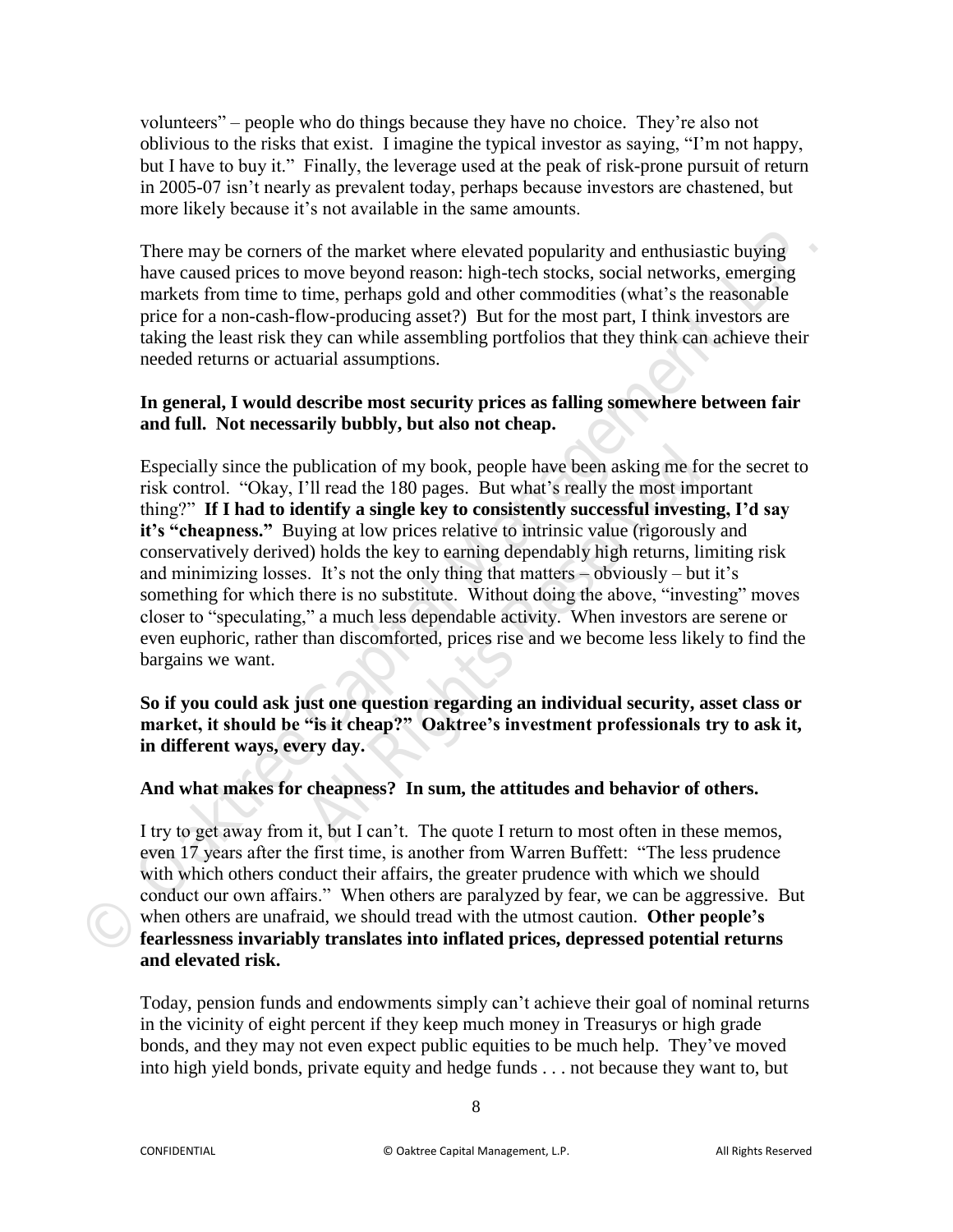because they feel they have to. They just can't settle for the returns available on more traditional investments. Thus their risk taking is in large part involuntary and perhaps unenthusiastic.

So where do we stand today?

- General interest rates are some of the lowest in history.
- Yield spreads are about normal.
- Returns on low-risk assets are reasonable in relative terms but skimpy in the absolute.
- Investors are forced toward pro-risk behavior because of the lowness of returns in the safer, low-risk portion of the risk/return curve.
- Thus investors are jettisoning the conservatism they adopted at the depths of the financial crisis, in many cases not out of choice.
- Investors are once again engaging in risky behavior, albeit not at peak levels of riskiness.

## **Those of us who calibrate our behavior based on what others are doing should increase watchfulness and, as Buffett suggests, apply rising amounts of prudence.**

# How Did Things Get This Way?

Just two and a half years ago, in the depths of the financial crisis, I was convinced that pro-risk psychology had undergone lasting damage. With investment banks, rating agencies and financial engineers defrocked, no-lose investments collapsing, account balances decimated and investors disillusioned, it seemed it might be years before market psychology recovered. And yet markets began a dramatic recovery in early 2009, investors have returned to bearing risk, and many indices are back in the vicinity of their pre-crisis peaks. What's behind this turn of events? ■ General interest rates are some of the lowest in history.<br>
■ Yield spreads are obsort normal.<br>
■ Relations on low-risk basets are reasonable in relative terms but skinny in the absolute.<br>
■ Recursts are forced toward pr **brate our behavior based on what others are doin;**<br>**All Rights and, as Buffett suggests, apply rising amounts of**<br>This Way?<br>**All Rights Reserved** and the financial crisis, I was consident<br>and undergone lasting damage. Wit

In 2007 and 2008, governments around the world rushed to support financial institutions and stimulate economies. They did this by making liquidity readily available and cutting interest rates to near zero.

Everyone knew the rate cuts would stimulate the economy by encouraging borrowing and reducing the cost of doing business, and that they would increase the profit margin in lending, buttressing financial institutions. But I don't think anyone fully appreciated the impact they would have on reviving pro-risk behavior.

In short, the rate cuts made it unrewarding to hold cash, T-bills and high grade bonds. Investors looking for returns in line with their needs – or income on which to live – were literally forced to move into riskier asset classes in pursuit of returns in excess of a few percent.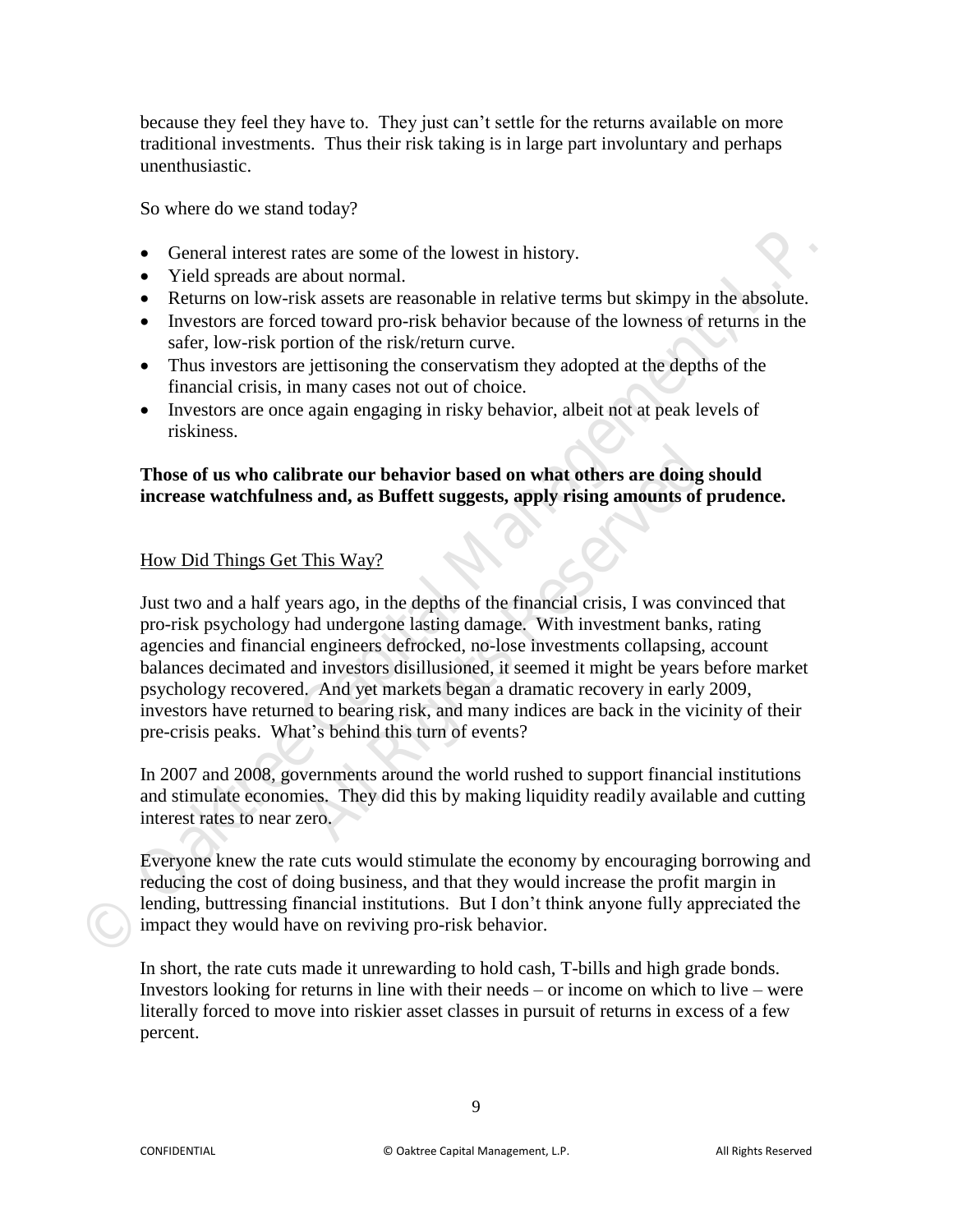Much of the money that normally would be invested in the giant Treasury market simply couldn't stay there because the yields were so low. Thus large amounts flowed toward smaller markets where they were quite capable of lifting prices. Nothing can reduce returns, worsen terms or raise risk faster than "too much money chasing too few deals." **It's disproportionate flows of capital into a market that give rise to the disastrous race to the bottom such as we saw in 2005-07. Greater sums are provided to weaker borrowers at lower interest rates and with looser terms. Higher prices are paid for assets: first less of a discount from intrinsic value, then the full intrinsic value, and eventually premiums above intrinsic value.** These processes account for many of the trends decried here.

In addition, I would point out that the pain of the crisis was surprisingly short-lived. The real panic began on September 15, 2008, the day Lehman Brothers filed for bankruptcy. Until then, the world seemed to be coping and investors retained their equanimity. But Lehman, Fannie Mae, Freddie Mac, Merrill Lynch, Washington Mutual and AIG fell like dominoes in short order, and in the last fifteen weeks of 2008 people were paralyzed by fear of a global financial meltdown.

And then things turned in the first quarter of 2009, primarily, I think, because people were coerced to move further out on the risk curve as described above. Since then the markets have risen dramatically from their lows.

In distressed debt, for example, the post-Lehman days and weeks were characterized by terror, uncertainty, forced selling, illiquidity and huge mark-to-market losses. But if you look back, you see that the panic and pain – and thus the greatest buying opportunity – really lasted only fifteen weeks, through the end of 2008. Prices continued downward in the first quarter of 2009, but without the deluge of supply brought on by the previous quarter's forced selling. By April prices were headed up. So the lesson was painful but short-lived and, apparently, easily forgotten. The control of the control of the control of the control of the provides of a disconsist of the form and the provides of a disconsister. This teles that is a control of the capital for exercising premiums above intrinsic v **All Rights Reserved**

As usual, the cyclical upswing is circular and self-reinforcing. It takes on the appearance of a virtuous cycle that will proceed non-stop, and it does so . . . until it fails. Here's an example of the process at work:

- The pursuit of return caused people to move from Treasurys to high yield bonds.
- The revival of demand enabled companies to raise money.
- The reopening of the capital markets made it possible for companies to do bond exchanges and refinancings: extending maturities, extinguishing covenants and capturing bond discounts, converting them into reduced amounts of debt outstanding. In some cases equity could be issued to delever balance sheets.
- These remedial actions improved companies' creditworthiness and brought down the default rate on high yield bonds from 10.8% in 2009 to a startling 1.1% in 2010, the greatest one-year decline in history.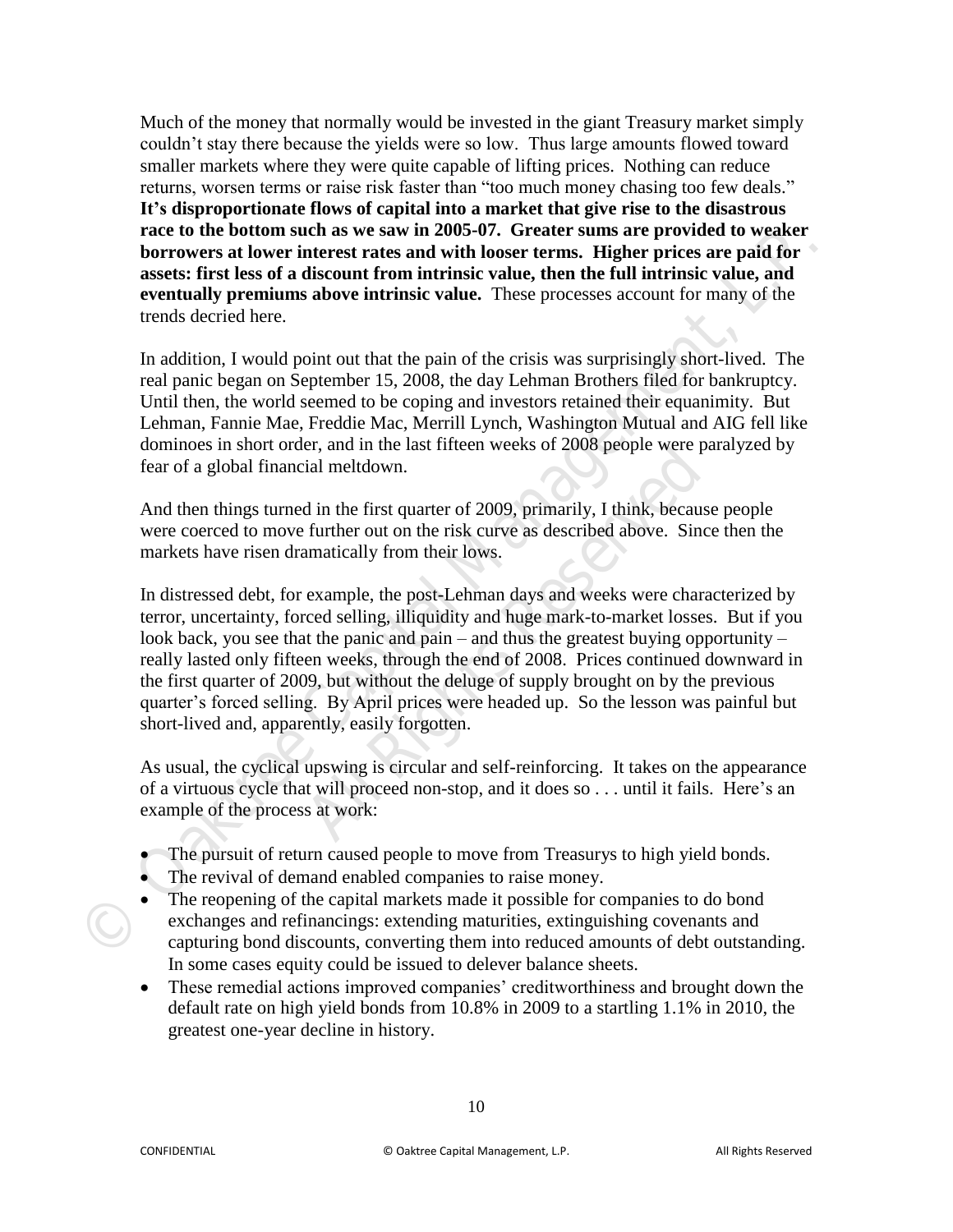- The resulting price appreciation produced profits for those who'd bought, turning investor psychology more rosy and producing envy – and thus a rush to join in – among those who had been slow to invest.
- And the combination of these things convinced people that conditions had improved, making them still more willing to take on increased risk.

I thought the lessons of 2007-08 had been etched into people's psyches, and that the return to pro-risk behavior would therefore be slow. But clearly that hasn't been the case.

## Prudent Behavior in a Low-Return World

The 2005 memo I mentioned earlier, "There They Go Again," proceeded from the discussion of the low and flat risk/return curve contained in "Risk and Return Today" to ponder what investors might do in times of low prospective returns and risk premiums. The possibilities fell into just a few categories:

- Go to cash not a real alternative for most investors.
- Ignore the lowness of absolute returns and pursue the best relative returns.
- Forget that elevated prices might imply a correction, and buy for the long run.
- Reach for return, going out further on the risk curve in pursuit of returns that used to be available with greater safety.
- Concentrate investments in "special niches and special people"; by this I meant emphasizing strategies offering exceptional bargains and managers with enough skill to wring value-added returns from assets of moderate riskiness.

Of all of these, I consider reaching for return to be the most flawed, especially if it's done without being fully conscious (which is often the case when return becomes hard to come by). I've described this approach as "insisting on achieving high returns in a low-return world" and reminded people of Peter Bernstein's admonition: "The market's not a very accommodating machine; it won't provide high returns just because you need them." I thought the lessons of 2007-08 had been ctched into people's psyches, smd that the return to pro-risk behavior would therefore be slow. But clearly that hasn't been the case.<br>
Prudent Behavior in a Low-Return World<br>
The real alternative for most investors.<br>
Figure 1 alternative for most investors.<br>
All prices might imply a correction, and buy for the logoing out further on the risk curve in pursuit of returr<br>
greater safety.<br>
Itens in "sp

Here's what I wrote in May 2005:

Given today's paucity of prospective return at the low-risk end of the spectrum and the solutions being ballyhooed at the high-risk end, many investors are moving capital to riskier (or at least less traditional) investments. But (a) they're making those riskier investments just when the prospective returns on those investments are the lowest they've ever been; (b) they're accepting return increments for stepping up in risk that are as slim as they've ever been; and (c) they're signing up today for things they turned down (or did less of) in the past, when the prospective returns were much higher. This may be exactly the wrong time to add to risk in pursuit of more return. You want to take risk when others are fleeing from it, not when they're competing with you to do so.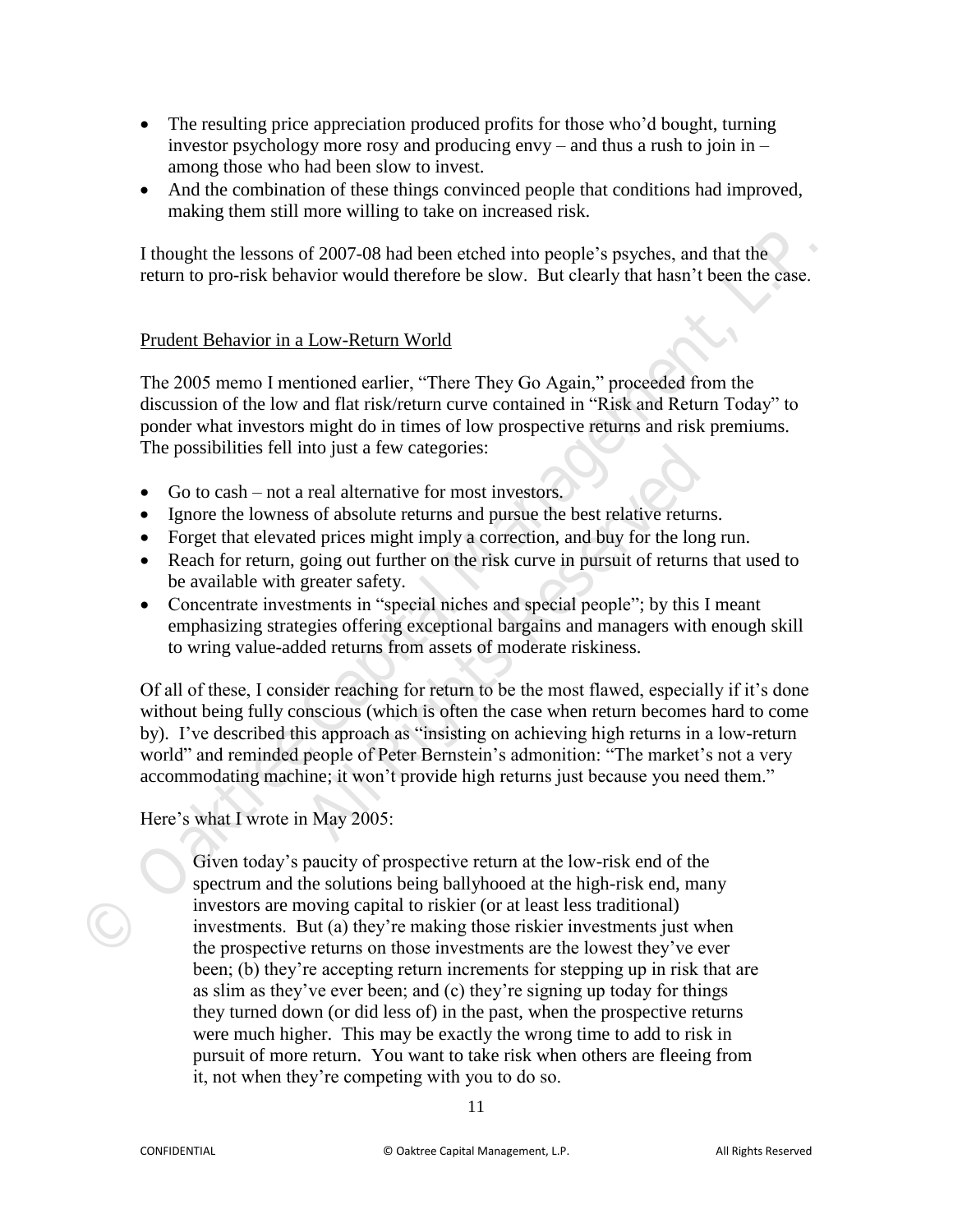Even six years later, I can't think of any responses to a low-return world beyond those enumerated above. Limit risk, sacrificing return. Accept risk in pursuit of return, and pray the consequences will be tolerable. Or strive to find ways to augment returns through means other than risk bearing.

**None of these possible solutions is perfect and without pitfalls. In fact, each brings its own form of risk. Staying safe entails the risk of inadequate return. Reaching for return increases the risk of financial loss. And the search for "alpha" managers introduces the risk of choosing the wrong ones. But, as they say, "it is what it is." When it's a low-return world, there are no easy solutions devoid of downside.** 

#### The Right Approach for Today

**One of the things that makes investing interesting is the ever-changing nature of the route to profit, the pitfalls that are present, and the tools and approaches that should be employed.** Conscious decisions regarding these things should underlie all efforts to manage capital, and they must be revisited constantly as circumstances and asset prices change. What's right today?

**First, should you prepare for prosperity or not?** By prosperity I mean a return to the happy days of the 1980s and '90s, when reported economic growth was strong and consumers were eager to spend. My answer is that we're not likely to see anything like that, in large part because in those decades the gap between stagnant incomes and vigorous consumption growth was bridged through buying on credit. Instead, in the years ahead I think (a) growth in employment and incomes will be sluggish, (b) consumers should be restrained in their borrowing as a result of having experienced the crisis, (c) consumer credit shouldn't be available as readily, and (d) borrowing against home equity will be much less of a factor, especially because home equity is so scarce. None of these possible solutions is perfect and without pitfalls. In fact, each brings<br>
its own form of risk. Staying sate entails the risk of finadequate return. Rechaing<br>
for return increases the risk of financial lose. **All Rights All and Substrangle Interesting Is the Community It is that are present, and the tools and approacl Conscious decisions regarding these things should that, and they must be revisited constantly as circums What'** 

**Second, should you worry more about losing money or about missing opportunities?**  This one's easy for me. First, the macro uncertainties tell me we won't be seeing a highly effervescent economy or market environment. Second, other people's increasingly aggressive behavior tells me to seek cover. And third, since I don't see many compellingly cheap assets, I doubt there will be gains big enough to make us kick ourselves for having invested too cautiously.

**And that brings me to my third question: what tools should you employ?** In late 2008 and early 2009, you needed just two things to achieve big profits: money to commit and the nerve to commit it. If you had caution, conservatism, risk control, discipline and selectivity, you probably achieved lower returns than otherwise (although having factored those things into your analysis might have given you the confidence needed to implement favorable conclusions in that terrible environment). The short answer was simple: money and nerve.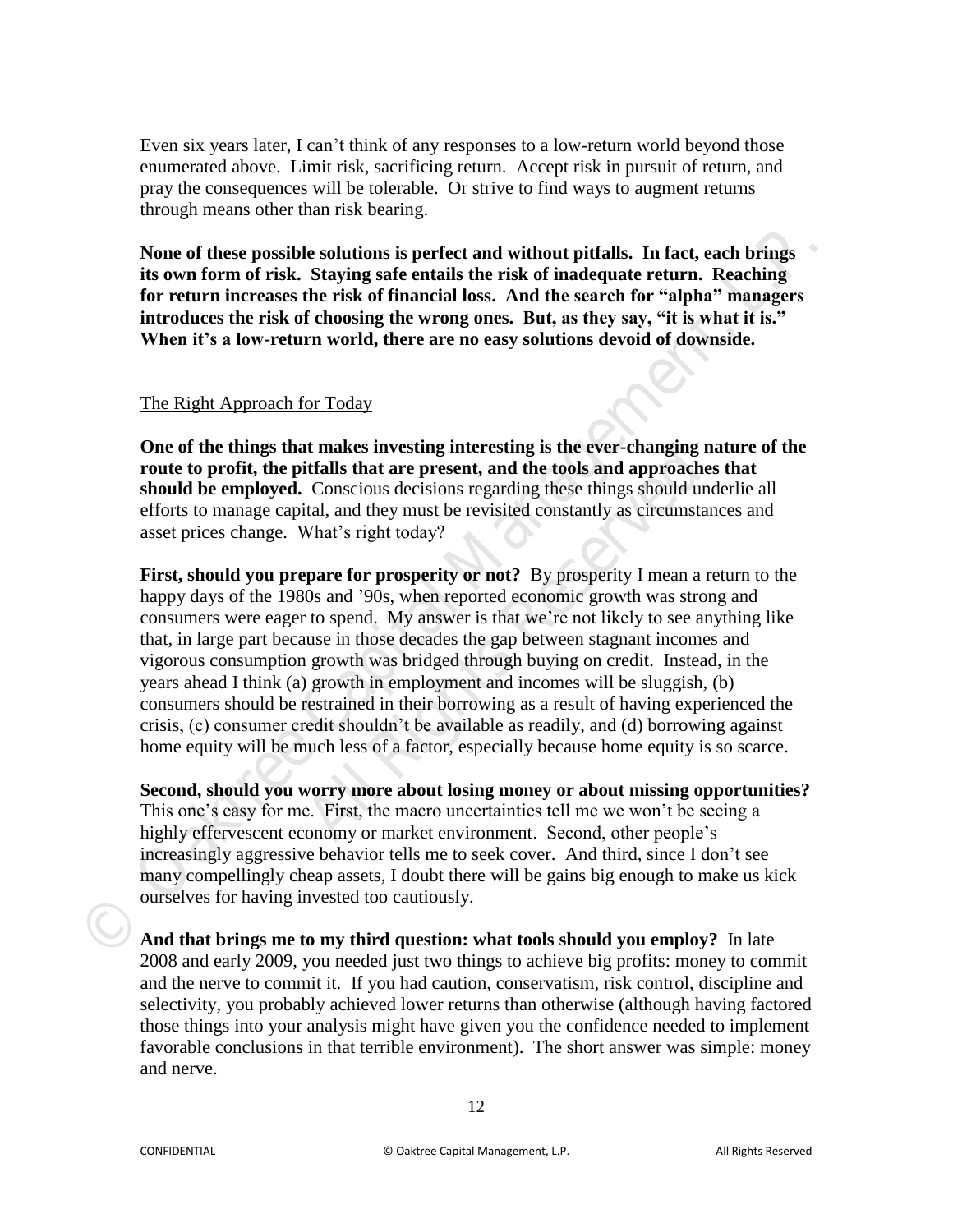But what if you had money and nerve in 2006 or early 2007? The results would have been disastrous. In those times you needed caution, conservatism, risk control, discipline and selectivity to stay out of trouble. **In short, when the market is defaulting on its job of being a disciplinarian, discernment becomes our individual responsibility.** 

So then, which is the right set of equipment for today? I think we're back to needing the cautious attributes, not the aggressive. An unusually large number of thorny macro issues are outstanding, including:

- the so-so U.S. recovery;
- the U.S.'s deficit, debt ceiling impasse and dysfunctional political process;
- the economic impact of deleveraging and austerity;
- the over-indebtedness of peripheral eurozone countries;
- $\bullet$  the possibility of rekindled inflation and rising interest rates;
- the uncertain outlook for the dollar, euro and sterling; and
- the instability in the Middle East and resulting uncertainty over the price of oil.

With all of these, plus prices that are fair to full and investor behavior that has increased in aggressiveness, I would rather gird for the things that can go wrong than ensure maximum participation if things go right. (Of course that's not an unfamiliar refrain from me.) So then, which is the right set of equipment for today? I think we're back to needing the<br>cautious surfoutes, not the aggressive. An unusually large number of thorny macro<br>issues are coutsamding, including:<br>
• the so-so U. bok for the dollar, euro and sterling; and<br>the Middle East and resulting uncertainty over the price<br>prices that are fair to full and investor behavior that<br>ould rather gird for the things that can go wrong than<br>n if things

The other day, the investment committee of a non-profit on which I sit decided to take the first steps toward marshaling resources and managers so as to be ready to buy into beaten-down assets after the next round of bubble and bust. And it wasn't even my idea!

**We can never be sure what will happen – and certainly not when – but it's important to be prepared for what's likely to lie ahead. And understanding the inevitable pendulum swing in the way investments are viewed – from weeds to flowers and back – is an essential ingredient in being able to do so.** 

## May 25, 2011

P.s.: I hope you'll consider rereading "Risk and Return Today" (November 2004) and "There They Go Again" (May 2005) (see http://www.oaktreecapital.com). Hopefully they'll strengthen the case for reflecting on past patterns and help you think through the current conditions. You might also take a look at "The Cat, the Tree, the Carrot and the Stick" in "What's Going On" (May 2003) for a metaphorical look at the process of risk acceptance. Today's echoes of those past times are worth noting.